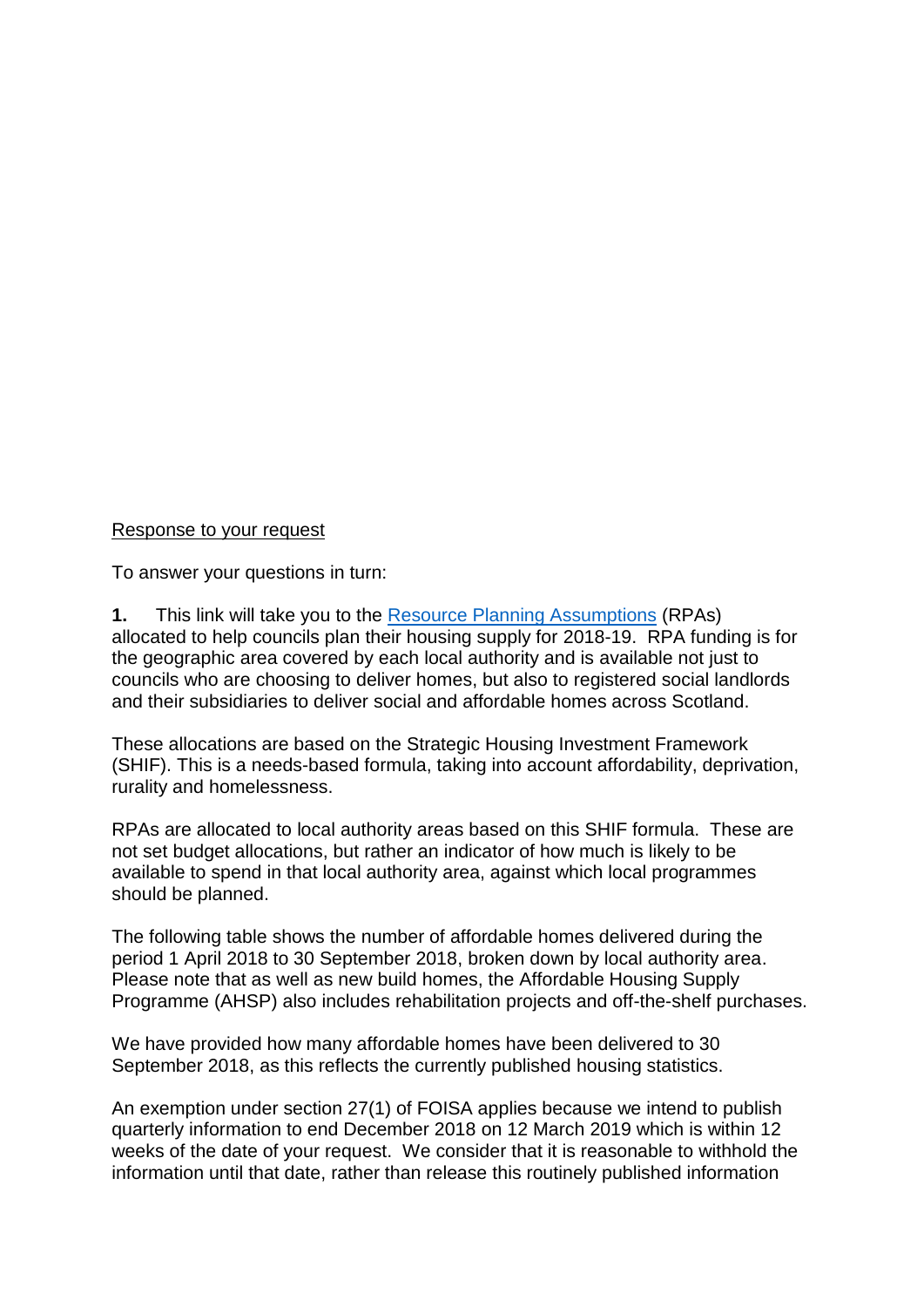before the planned publication date. Published information relating to affordable homes delivered between January and March 2019 will be included within the quarterly statistics to be published in June 2019.

This exemption is subject to the 'public interest test'. Therefore, taking account of all the circumstances of this case, we have considered if the public interest in disclosing the information outweighs the public interest in applying the exemption. We have found that, on balance, the public interest lies in favour of upholding the exemption. We recognise that there is some public interest in release and this will be met by our planned publication. In the meantime, there is a greater public interest in taking the time necessary to ensure the information has been properly collated and checked before it is published as planned.

## **Affordable Housing Supply Programme (AHSP) 2018-19 completions in Quarter One and Quarter Two 1 April 2018 to 30 September 2018**

| Completions Q1 and Q2 2018/19      | Number of<br>completions |
|------------------------------------|--------------------------|
| <b>Council area</b>                |                          |
| Aberdeen (City of)                 | 124                      |
| Aberdeenshire                      | 104                      |
| Angus                              | 55                       |
| Argyll & Bute                      | 0                        |
| Clackmannanshire                   | 31                       |
| Dumfries & Galloway                | 42                       |
| Dundee (City of)                   | 30                       |
| East Ayrshire                      | 46                       |
| <b>East Dunbartonshire</b>         | 8                        |
| <b>East Lothian</b>                | 78                       |
| <b>East Renfrewshire</b>           | 8                        |
| Edinburgh (City of)                | 270                      |
| <b>Falkirk</b>                     | 35                       |
| Fife                               | 112                      |
| Glasgow                            | 300                      |
| Highland                           | 273                      |
| Inverclyde                         | 44                       |
| Midlothian                         | 52                       |
| Moray                              | 20                       |
| Na h-Eileanan Siar (Western Isles) | 4                        |
| North Ayrshire                     | 92                       |
| <b>North Lanarkshire</b>           | 139                      |
| <b>Orkney Islands</b>              | 0                        |
| Perth & Kinross                    | 72                       |
| Renfrewshire                       | 67                       |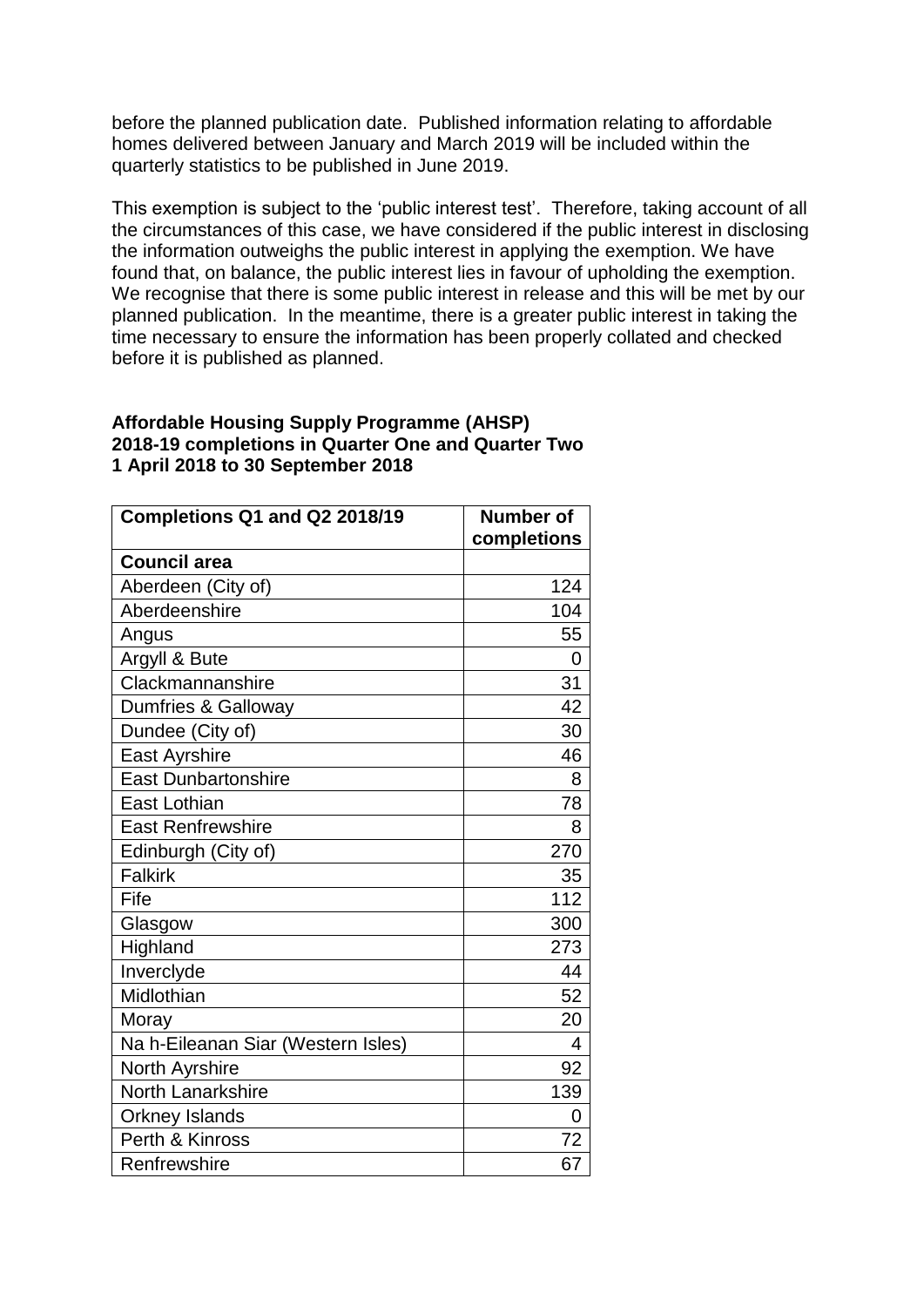| <b>Scottish Borders</b>    |      |
|----------------------------|------|
| <b>Shetland Islands</b>    | 16   |
| South Ayrshire             |      |
| South Lanarkshire          | 74   |
| <b>Stirling</b>            | 47   |
| <b>West Dunbartonshire</b> | 84   |
| <b>West Lothian</b>        | 142  |
| <b>TOTAL</b>               | 2446 |

In addition to RPAs, a central budget is available for other parts of the AHSP, including funding for the Low Cost Initiative for First Time Buyers and the Home Owners' Support Fund. Homes delivered through these mechanisms are not included within the above figures.

You may also be interested to see the published [statistics on approvals, site starts](https://www2.gov.scot/Topics/Statistics/Browse/Housing-Regeneration/HSfS/NewBuild/AHSPtables)  [and completions funded by the Affordable Housing Supply Programme.](https://www2.gov.scot/Topics/Statistics/Browse/Housing-Regeneration/HSfS/NewBuild/AHSPtables)

Further information on the AHSP is also available from our annual outturn reports, the most recent being the [Outturn report for 2017-18.](https://www.gov.scot/publications/affordable-housing-supply-programme-out-turn-report-2017-2018/)

**2.** Please see the following table showing the expected RPA outturn expenditure for each council area to the end of the financial year. This is based on current programme management information and may be subject to change:

| <b>Council Area</b>                      | <b>Expected Outturn</b><br>31 March 2019<br>(£m) |
|------------------------------------------|--------------------------------------------------|
| Aberdeen (city of)                       | 24.120                                           |
| Aberdeenshire                            | 21.538                                           |
| Angus                                    | 8.023                                            |
| Argyll & Bute                            | 16.182                                           |
| Clackmannanshire                         | 5.420                                            |
| Dumfries & Galloway                      | 19.279                                           |
| Dundee (City of)                         | 17.617                                           |
| East Ayrshire                            | 11.158                                           |
| <b>East Dunbartonshire</b>               | 8.949                                            |
| East Lothian                             | 9.514                                            |
| <b>East Renfrewshire</b>                 | 4.131                                            |
| Edinburgh (City of)                      | 49.269                                           |
| Eilean Siar (Western Isles)              | 5.578                                            |
| <b>Falkirk</b>                           | 10.676                                           |
| Fife                                     | 30.519                                           |
| Glasgow (City of)                        | 94.066                                           |
| <b>Glasgow Housing Association (GHA)</b> | 10.943                                           |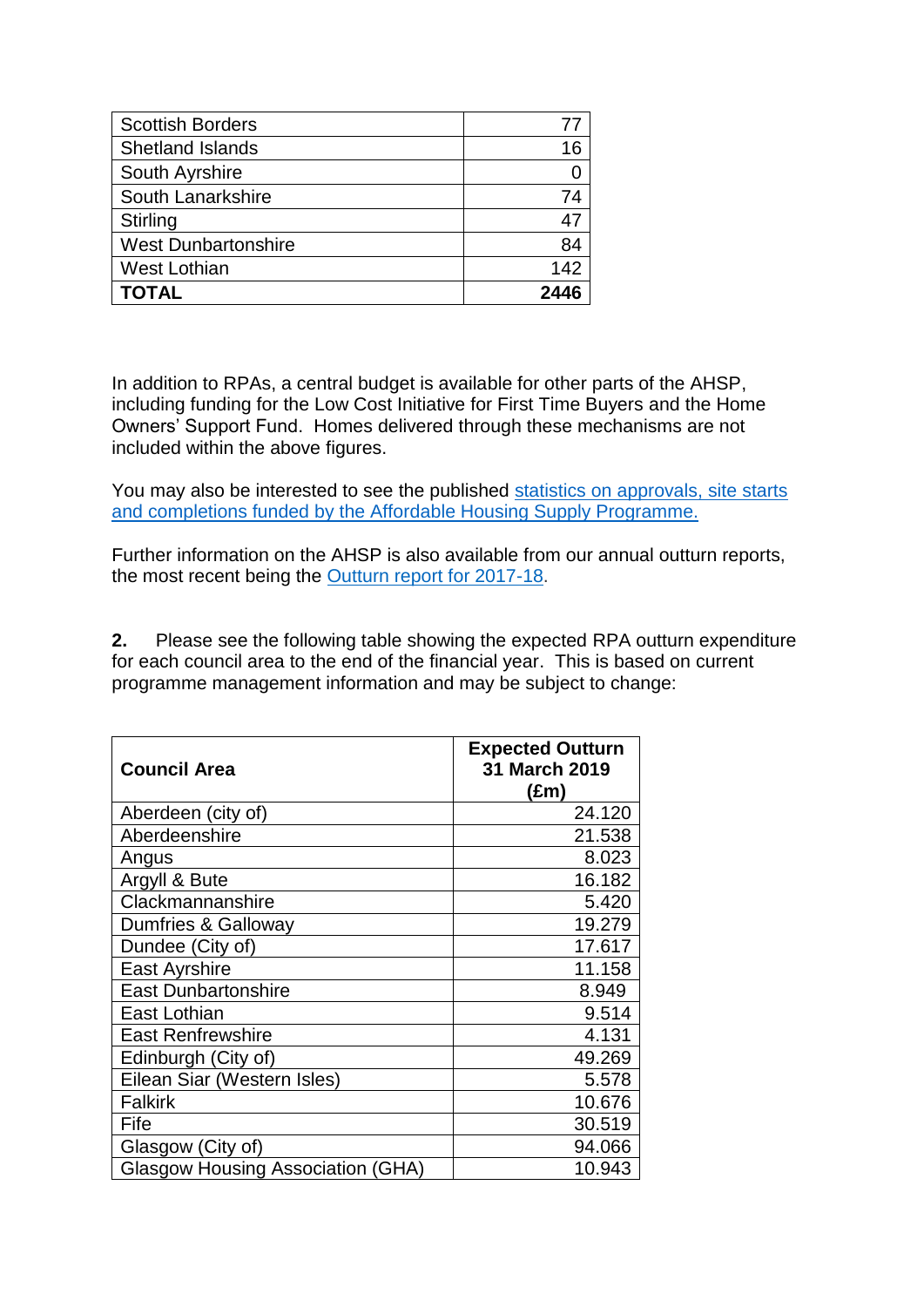| <b>Govanhill Early Action Programme</b> | 5.000  |
|-----------------------------------------|--------|
| Highland                                | 35.120 |
| Inverclyde                              | 10.919 |
| Midlothian                              | 8.129  |
| Moray                                   | 6.693  |
| North Ayrshire                          | 14.165 |
| North Lanarkshire                       | 27.603 |
| <b>Orkney Islands</b>                   | 0.313  |
| Perth & Kinross                         | 15.317 |
| Renfrewshire                            | 14.789 |
| <b>Shetland Islands</b>                 | 3.281  |
| South Ayrshire                          | 11.219 |
| South Lanarkshire                       | 30.199 |
| Stirling                                | 6.368  |
| <b>The Scottish Borders</b>             | 14.065 |
| <b>West Dunbartonshire</b>              | 9.222  |
| <b>West Lothian</b>                     | 12.174 |

In addition to RPAs, a central budget is available for other parts of the AHSP, including funding for the Low Cost Initiative for First Time Buyers and the Home Owners' Support Fund. Expenditure through these mechanisms is not included within the above figures.

It is important to note that there is very little correlation with the number of units completed, and the expenditure incurred, within one particular financial year. This is because expenditure incurred in projects often straddles two financial years, and sometimes longer. This relates to the length of time it takes from the acquisition of a site for development, through the process of starting on site and then completing the construction of the housing project.

**3.** Please see the following table showing the actual RPA expenditure for each council area to 31 January 2019, based on current programme management information: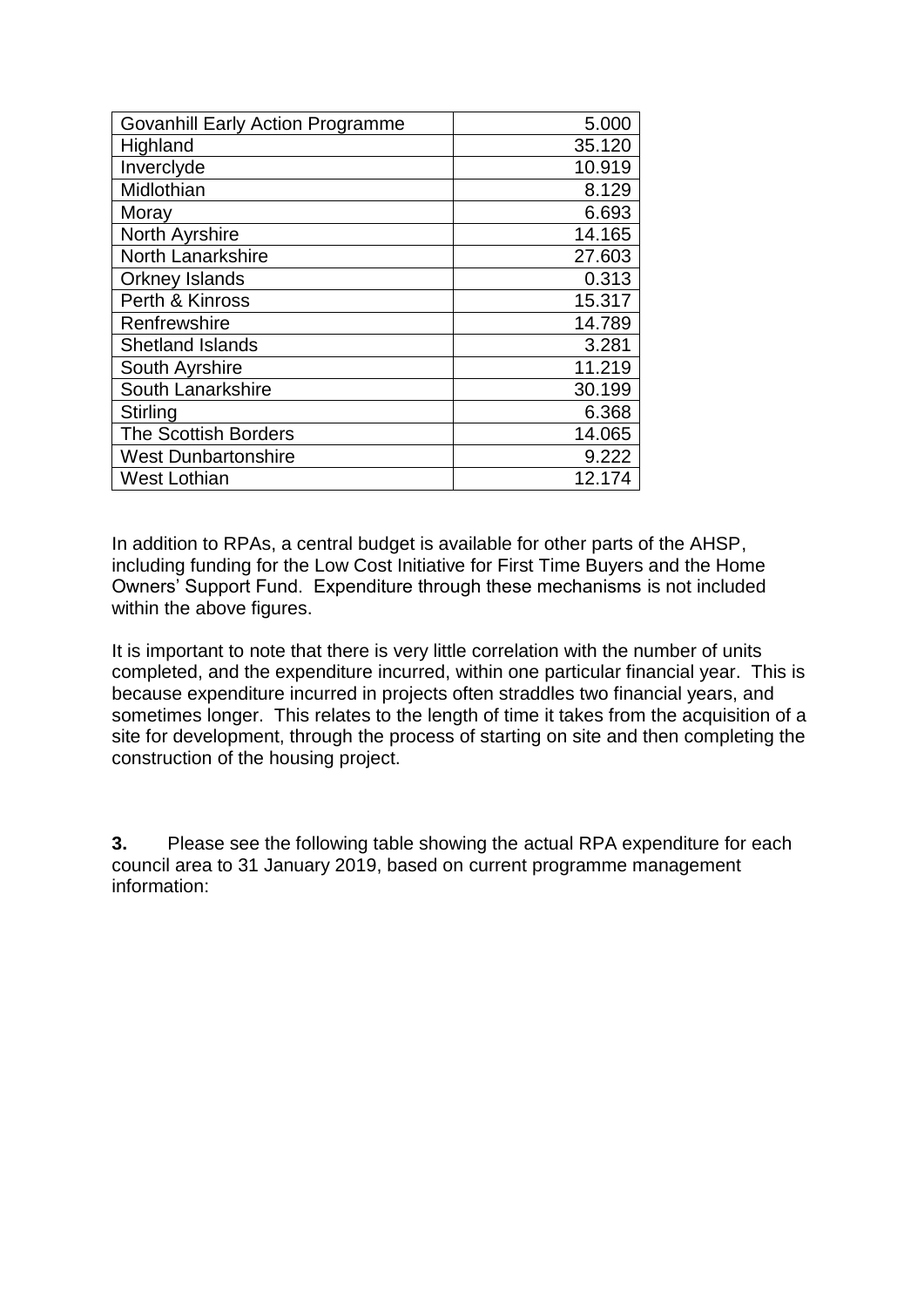| <b>Council Area</b>                      | <b>Expected Outturn</b><br><b>31 January 2019</b><br>$(\text{Em})$ |
|------------------------------------------|--------------------------------------------------------------------|
| Aberdeen (city of)                       | 17.613                                                             |
| Aberdeenshire                            | 8.876                                                              |
| Angus                                    | 6.564                                                              |
| Argyll & Bute                            | 4.015                                                              |
| Clackmannanshire                         | 4.626                                                              |
| Dumfries & Galloway                      | 6.526                                                              |
| Dundee (City of)                         | 13.325                                                             |
| East Ayrshire                            | 3.375                                                              |
| <b>East Dunbartonshire</b>               | 4.967                                                              |
| East Lothian                             | 6.704                                                              |
| East Renfrewshire                        | 2.471                                                              |
| Edinburgh (City of)                      | 32.764                                                             |
| Eilean Siar (Western Isles)              | 3.262                                                              |
| <b>Falkirk</b>                           | 3.053                                                              |
| Fife                                     | 22.866                                                             |
| Glasgow (City of)                        | 61.907                                                             |
| <b>Glasgow Housing Association (GHA)</b> | 9.314                                                              |
| <b>Govanhill Early Action Programme</b>  | 3.296                                                              |
| Highland                                 | 25.091                                                             |
| Inverclyde                               | 3.591                                                              |
| Midlothian                               | 5.684                                                              |
| Moray                                    | 4.683                                                              |
| North Ayrshire                           | 8.328                                                              |
| <b>North Lanarkshire</b>                 | 14.209                                                             |
| <b>Orkney Islands</b>                    | 0.026                                                              |
| Perth & Kinross                          | 11.897                                                             |
| Renfrewshire                             | 5.311                                                              |
| <b>Shetland Islands</b>                  | 2.772                                                              |
| South Ayrshire                           | 5.947                                                              |
| South Lanarkshire                        | 16.116                                                             |
| Stirling                                 | 2.707                                                              |
| <b>The Scottish Borders</b>              | 5.732                                                              |
| <b>West Dunbartonshire</b>               | 5.313                                                              |
| <b>West Lothian</b>                      | 4.930                                                              |

In addition to RPAs, a central budget is available for other parts of the AHSP, including funding for the Low Cost Initiative for First Time Buyers and the Home Owners' Support Fund. Expenditure through these mechanisms is not included within the above figures.

**4.** Funds will not be returned by councils or registered social landlords as unspent at the end of the financial year as money is not paid out in advance of need.